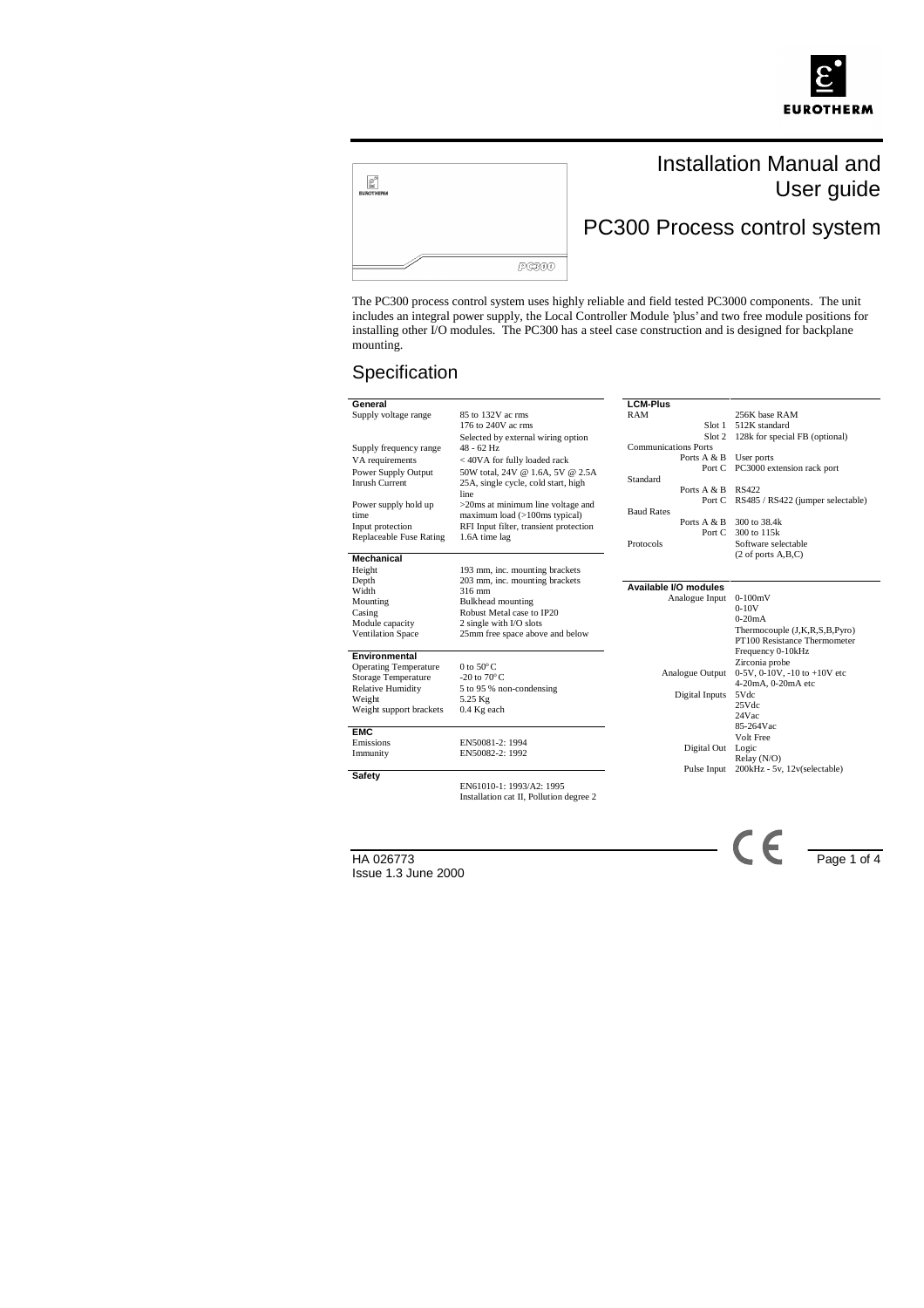#### Installation

Dimensional Details (mm)



#### Location

The Power Supply Unit resides in the first 'slot' in every rack. The second 'slot' contains the Local Control Module.

#### I/O module addresses

Configuration is made simple - there is no requirement to configure jumpers or switches to set I/O module addresses. The module address is read directly from the backplane.

## **Compatability**

The PC300 is directly compatible with and a subset of the PC3000. The two products share I/0 cards, programming tools.and instruction manuals.

# Manuals

PC3000 instruction manuals are used for the PC300.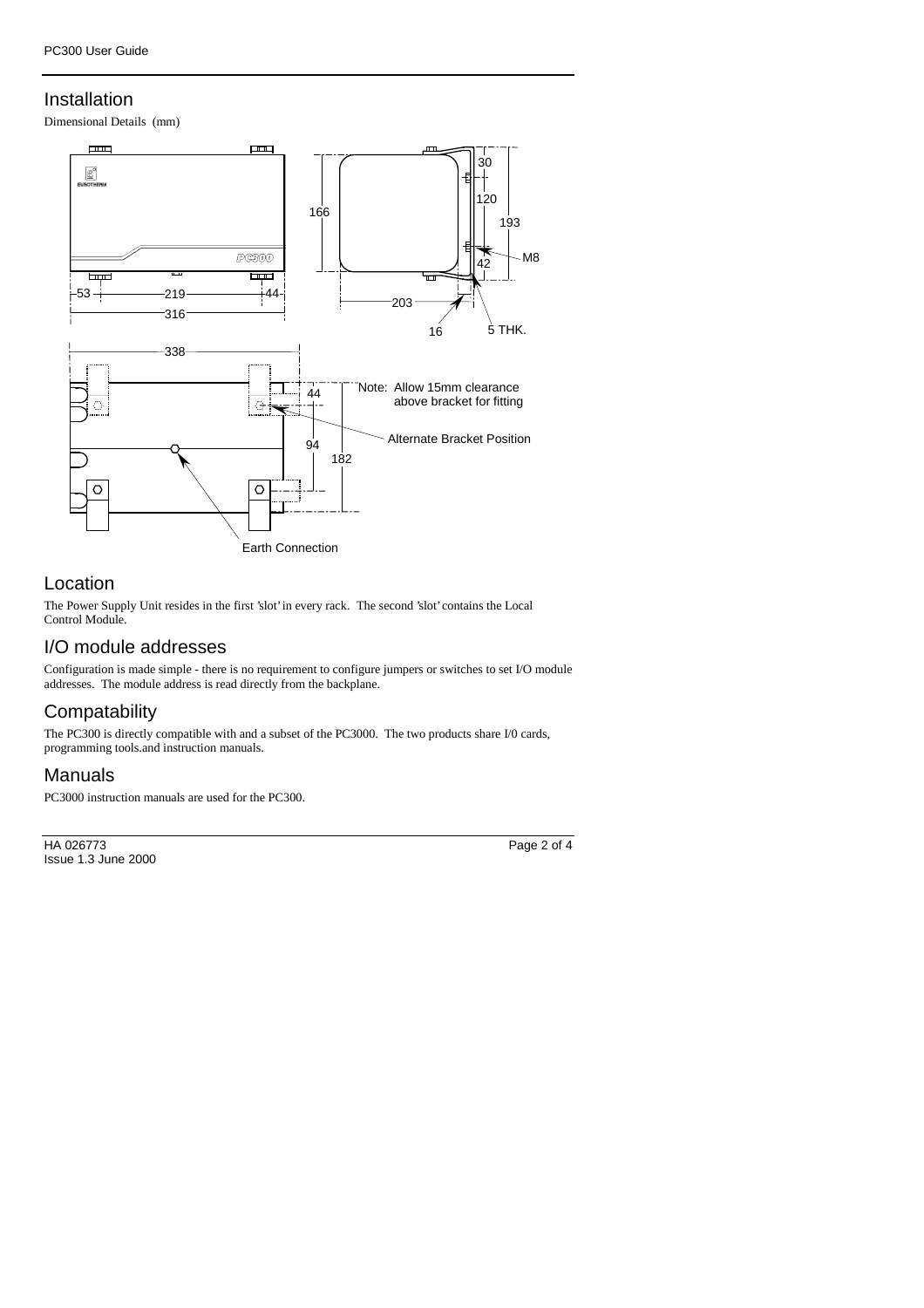# User Wiring

#### Slot 1



# Supply Voltage

Configuration of the supply voltage is selected by an external wiring option. A link is necessary between terminals 10 and 11 for 85 to 132 V ac operation.

### Health Relay

The health relay is energised during normal operation, and is de-energised if the system watchdog fails. Watchdog failure can be caused by the applications program failing to run correctly of a system hardware failure.

# Slot 2

Commissioning is simplified by the provision of status indicators fitted to the front of the module. Indication of system status (run and fault), I/O processor status (run and fault), system diagnostic functions and communication channel activity are provided.



# System and IOC status LED's

 $F =$ Fault  $R = R$ un

# Diagnostic LED's

Consult 'PC3000 Hardware Reference Manual' for details

# Communication LED's

A, B, C. Serial channel communication activity D Extension rack communication activity